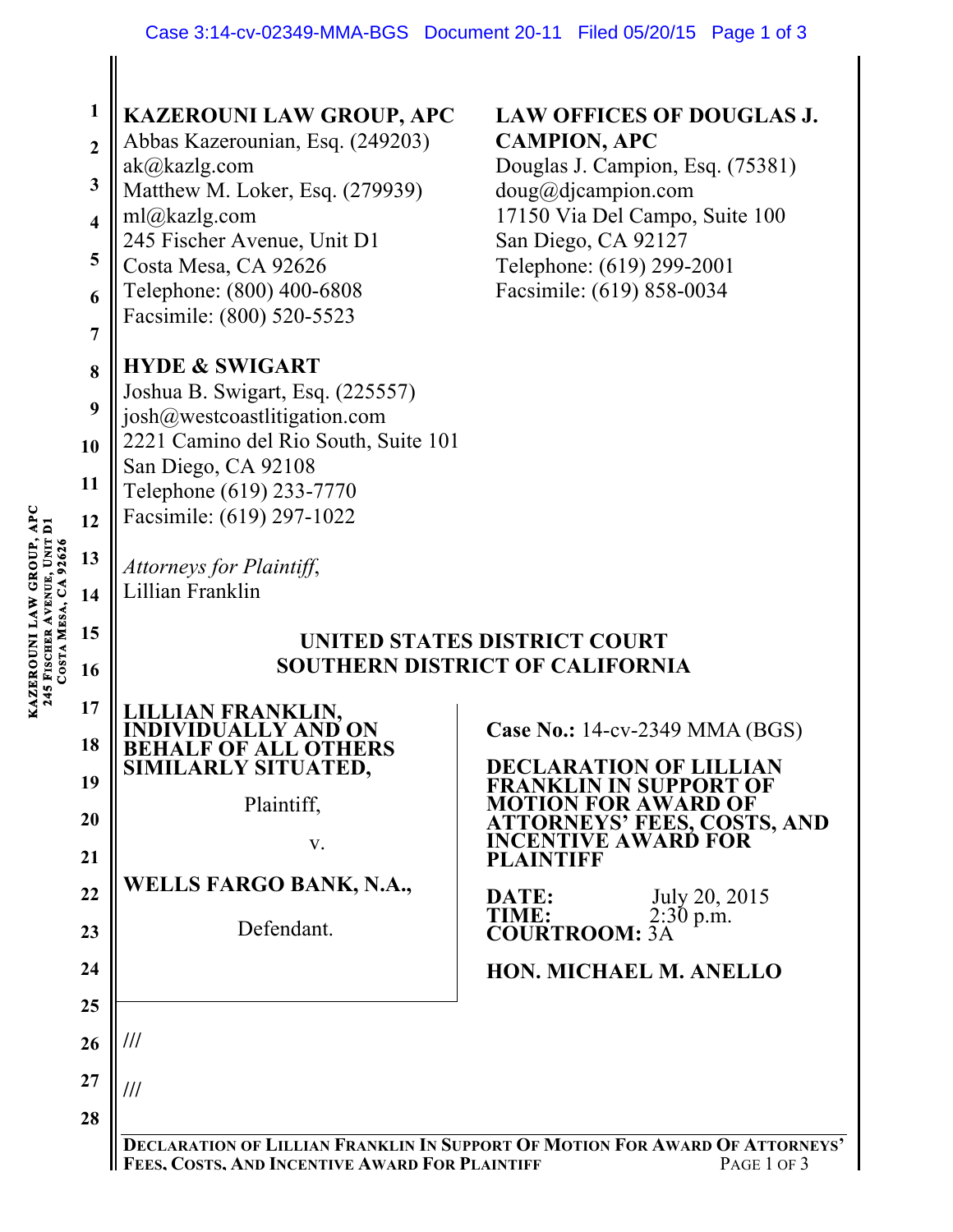## **DECLARATION OF LILLIAN FRANKLIN**

I, LILLIAN FRANKLIN, declare:

- 1. I am one of the named Plaintiffs in this above-captioned class action against Wells Fargo Bank, N.A. ("Defendant"). If called as a witness, I would and could competently testify to the matters herein from personal knowledge. I am filing this Declaration in support of Plaintiff's Motion for Attorneys' Fees; Costs of Litigation; and, Incentive Payment, filed concurrently.
- 2. I, through counsel, commenced this Action on October 3, 2014 against Defendant.
- 3. The Complaint alleged that Defendant violated the Telephone Consumer Protection Act, 47 U.S.C. § 227, et seq. ("TCPA") by initiating telephone calls to consumer's cellular telephones with an autodialer despite not first obtaining the consumer's prior express consent.
- 4. Prior to the commencement of this Action, I spent time with my attorneys discussing the detail the facts of the case as part of the intake process.
- 5. Throughout the mediation process before the Honorable Irma E. Gonzalez (Ret.), I made myself available in case my counsel had questions and/or if I needed to approve any proposed settlement.
- 6. Subsequently, I agreed to a Class Settlement with Defendant. I reviewed the Settlement Agreement and discussed the settlement with my counsel.
- 7. I was appointed to serve as a Class Representative in this Action on February 9, 2015 [ECF No. 11].
- 8. Throughout this Action, I have reviewed documents prior to them being filed with the Court. I have also participated in numerous telephone discussions with my attorneys regarding this Action.

**27**

**///**

**///**

**28**

**1**

**2**

**3**

**4**

**5**

**6**

**7**

**8**

**9**

**10**

**11**

**12**

**13**

**14**

**15**

**16**

**17**

**18**

**19**

**20**

**21**

**22**

**23**

**24**

**25**

**26**